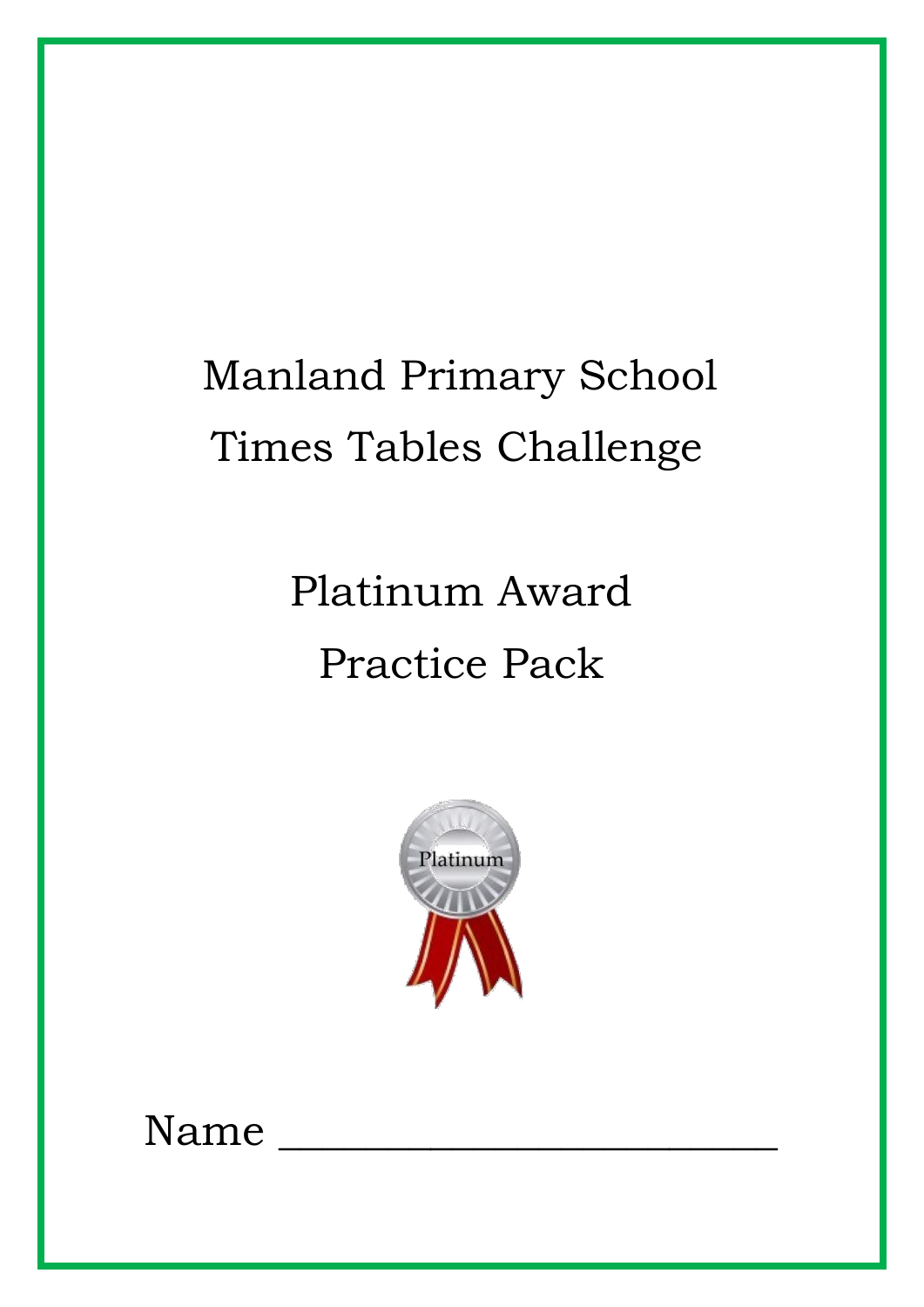Dear Parents/Carers,

At Manland Primary School, we believe that quick recall of times tables is a vital skill, which offers an important foundation for the learning of other aspects of mathematics. Regular practice of times tables is essential in ensuring that they are embedded in the children's long term memory.

This is a Platinum booklet, which focusses on **ALL** the times tables. We request that the children practise these times tables at home on a regular basis.

#### **Tips for helping your child to learn their times tables:**

- $\triangleright$  Regular practise (at least 3 times a week)
- $\triangleright$  Play games

 $\triangleright$  Stick up a chart

 $\triangleright$  Demonstrate with a number line or counting stick

➢ Chant/ sing songs

#### **Useful websites:**

[http://www.primaryhomeworkhelp.co.uk/](http://www.primaryhomeworkhelp.co.uk/maths/timestable/interactive.htm)

[maths/timestable/interactive.htm](http://www.primaryhomeworkhelp.co.uk/maths/timestable/interactive.htm)

<http://www.ictgames.com/resources.html>

<https://ttrockstars.com/>

<https://fun4thebrain.com/>

[https://www.mathshed.com/en-](https://www.mathshed.com/en-gb/index.html)

[gb/index.html](https://www.mathshed.com/en-gb/index.html)

**Tablet apps:**

Squeebles

Maths practice

Splash maths 7-9

Splash maths 8-10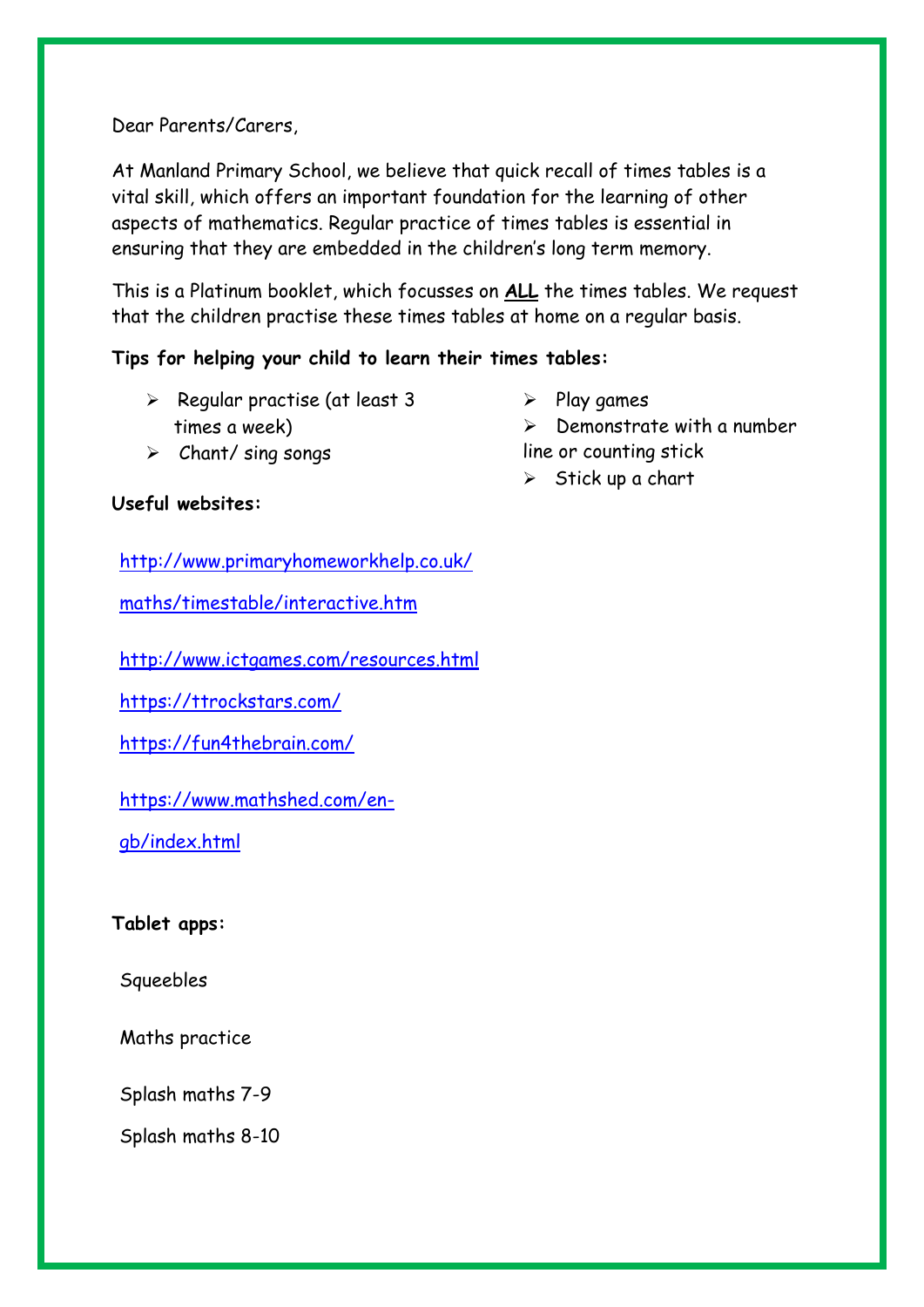**We thank you in advance for your support.**

#### **Dear Student Mathematician**,

You are working on Platinum times tables, which will focus on **ALL** the times tables. It is very important that you practise these as often as you can to improve your speed and accuracy.

How quickly can you answer 144 times tables questions?

#### **Tips to help you learn your times tables:**

- ➢ Chant each times table out loud: 'four times two is eight'
- $\triangleright$  Make a rhyme
- $\triangleright$  Can you do it backwards, starting with 12 x ?
- ➢ Ask someone to test you in random order.

**Good luck!**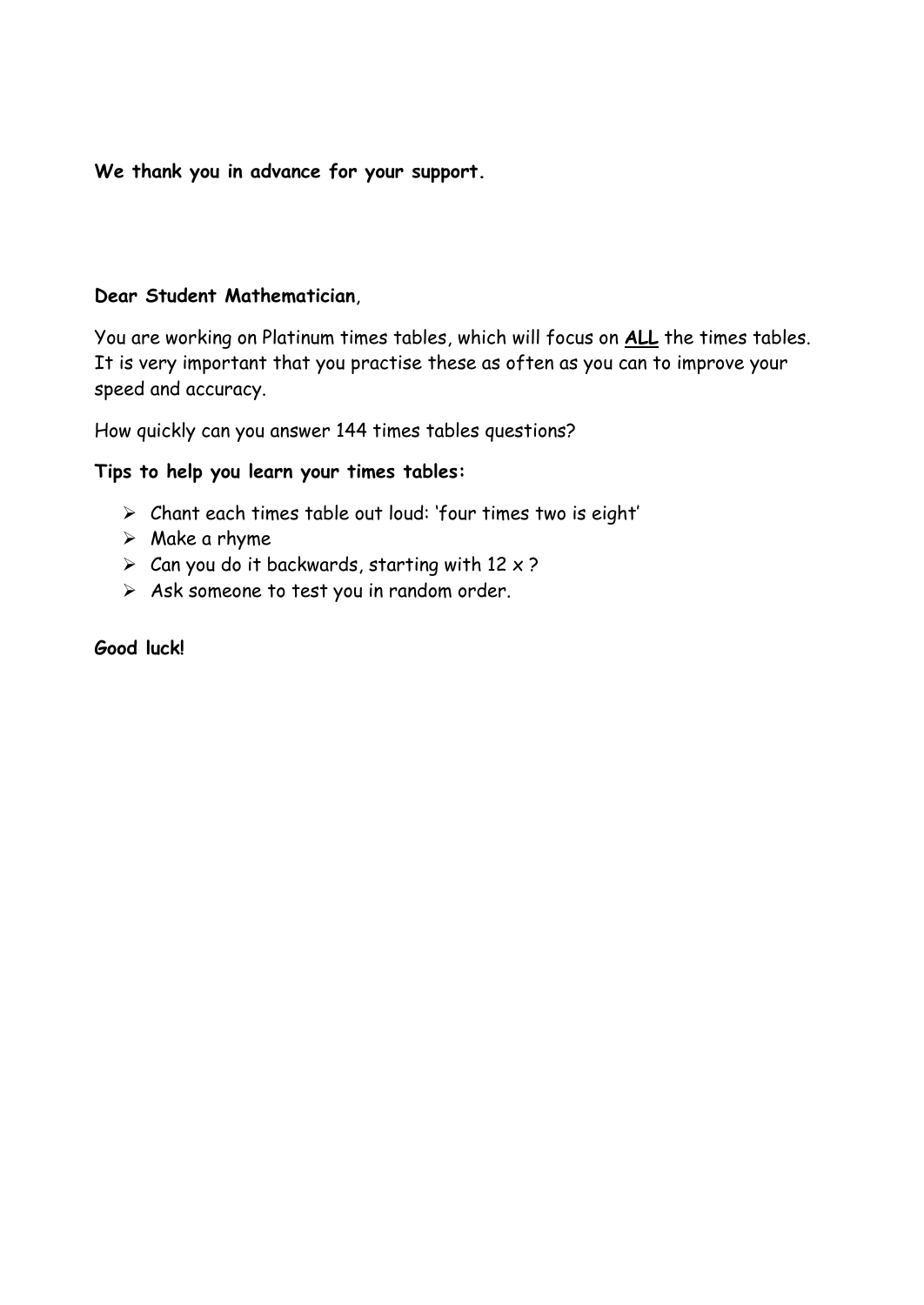### **2, 10, 5, 3 Times Table**

Let's recall the Bronze award numbers. Use 'Look, Cover, Say' to help or ask someone to challenge you by calling out a times table question.

| $1 \times 2 = 2$   | $5 \times 2 = 10$  | $9 \times 2 = 18$    |
|--------------------|--------------------|----------------------|
| $2 \times 2 = 4$   | $6 \times 2 = 12$  | $10 \times 2 = 20$   |
| $3 \times 2 = 6$   | $7 \times 2 = 14$  | $11 \times 2 = 22$   |
| $4 \times 2 = 8$   | $8 \times 2 = 16$  | $12 \times 2 = 24$   |
|                    |                    |                      |
| $1 \times 10 = 10$ | $5 \times 10 = 50$ | $9 \times 10 = 90$   |
| $2 \times 10 = 20$ | $6 \times 10 = 60$ | $10 \times 10 = 100$ |
| $3 \times 10 = 30$ | $7 \times 10 = 70$ | $11 \times 10 = 110$ |
| $4 \times 10 = 40$ | $8 \times 10 = 80$ | $12 \times 10 = 120$ |
|                    |                    |                      |
| $1 \times 5 = 5$   | $5 \times 5 = 25$  | $9 \times 5 = 45$    |
| $2 \times 5 = 10$  | $6 \times 5 = 30$  | $10 \times 5 = 50$   |
| $3 × 5 = 15$       | $7 \times 5 = 35$  | $11 \times 5 = 55$   |
| $4 \times 5 = 20$  | $8 \times 5 = 40$  | $12 \times 5 = 60$   |
|                    |                    |                      |
| $1 \times 3 = 3$   | $5 \times 3 = 15$  | $9 \times 3 = 27$    |
| $2 \times 3 = 6$   | $6 \times 3 = 18$  | $10 \times 3 = 30$   |
| $3 \times 3 = 9$   | $7 \times 3 = 21$  | $11 \times 3 = 33$   |
| $4 \times 3 = 12$  | $8 \times 3 = 24$  | $12 \times 3 = 36$   |
|                    |                    |                      |

Self-assessment:

Parent/guardian's comments/signature: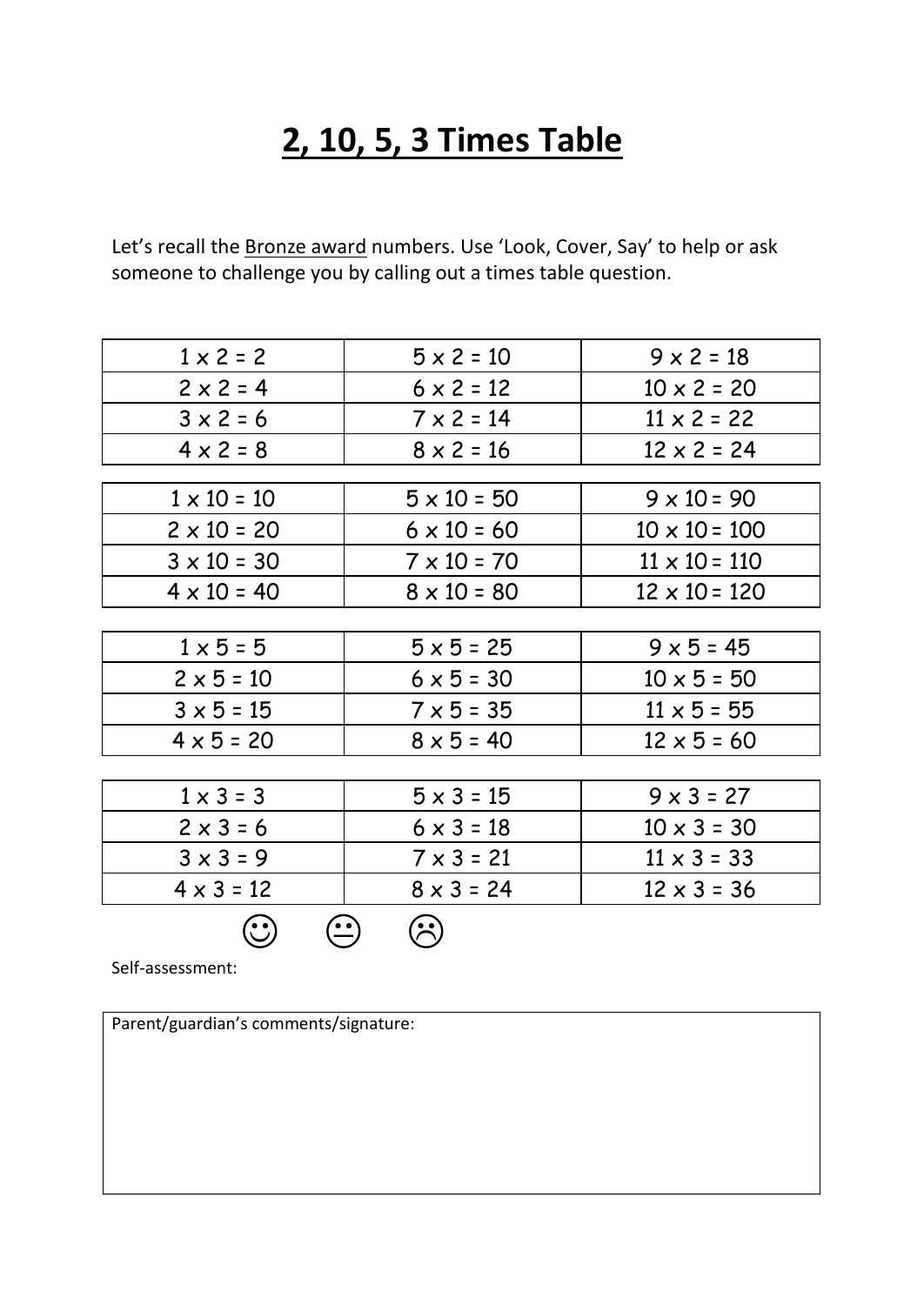### **4, 6, 7, 11 Times Table**

Let's recall the **Silver award numbers**. Use 'Look, Cover, Say' to help or ask someone to challenge you by calling out a times table question.

| $1 \times 4 = 4$   | $5 \times 4 = 20$  | $9 \times 4 = 36$    |
|--------------------|--------------------|----------------------|
| $2 \times 4 = 8$   | $6 \times 4 = 24$  | $10 \times 4 = 40$   |
| $3 \times 4 = 12$  | $7 \times 4 = 28$  | $11 \times 4 = 44$   |
| $4 \times 4 = 16$  | $8 \times 4 = 32$  | $12 \times 4 = 48$   |
|                    |                    |                      |
| $1 \times 6 = 6$   | $5 \times 6 = 30$  | $9 \times 6 = 54$    |
| $2 \times 6 = 12$  | $6 \times 6 = 36$  | $10 \times 6 = 60$   |
| $3 \times 6 = 18$  | $7 × 6 = 42$       | $11 \times 6 = 66$   |
| $4 \times 6 = 24$  | $8 \times 6 = 48$  | $12 \times 6 = 72$   |
|                    |                    |                      |
| $1 \times 7 = 7$   | $5 \times 7 = 35$  | $9 \times 7 = 63$    |
| $2 \times 7 = 14$  | $6 \times 7 = 42$  | $10 \times 7 = 70$   |
| $3 \times 7 = 21$  | $7 \times 7 = 49$  | $11 \times 7 = 77$   |
| $4 \times 7 = 28$  | $8 \times 7 = 56$  | $12 \times 7 = 84$   |
|                    |                    |                      |
| $1 \times 11 = 11$ | $5 \times 11 = 55$ | $9 \times 11 = 99$   |
| $2 \times 11 = 22$ | $6 \times 11 = 66$ | $10 \times 11 = 110$ |
| $3 \times 11 = 33$ | $7 \times 11 = 77$ | $11 \times 11 = 121$ |
| $4 \times 11 = 44$ | $8 \times 11 = 88$ | $12 \times 11 = 132$ |
|                    |                    |                      |

Self-assessment:

Parent/guardian's comments/signature: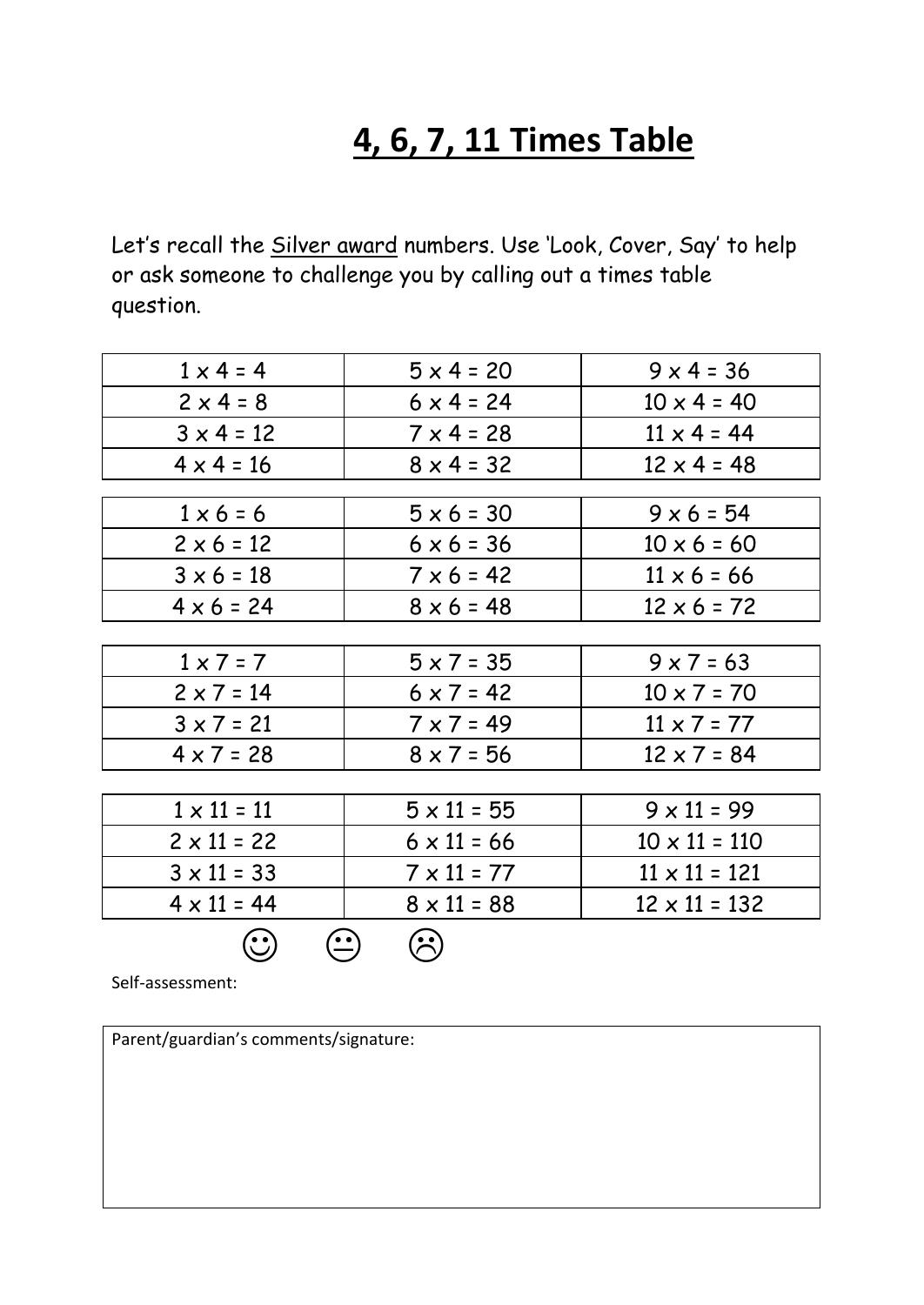## **8, 9, 12, Times Table**

Let's recall the Gold award numbers. Use 'Look, Cover, Say' to help or ask someone to challenge you by calling out a times table question.

| $1 \times 8 = 8$   | $5 \times 8 = 40$  | $9 \times 8 = 72$    |
|--------------------|--------------------|----------------------|
| $2 \times 8 = 16$  | $6 \times 8 = 48$  | $10 \times 8 = 80$   |
| $3 \times 8 = 24$  | $7 \times 8 = 56$  | $11 \times 8 = 88$   |
| $4 \times 8 = 32$  | $8 \times 8 = 64$  | $12 \times 8 = 96$   |
|                    |                    |                      |
| $1 \times 9 = 9$   | $5 \times 9 = 45$  | $9 \times 9 = 81$    |
| $2 \times 9 = 18$  | $6 \times 9 = 54$  | $10 \times 9 = 90$   |
| $3 \times 9 = 27$  | $7 \times 9 = 63$  | $11 \times 9 = 99$   |
| $4 \times 9 = 36$  | $8 \times 9 = 72$  | $12 \times 9 = 108$  |
|                    |                    |                      |
| $1 \times 12 = 12$ | $5 \times 12 = 60$ | $9 \times 12 = 108$  |
| $2 \times 12 = 24$ | $6 \times 12 = 72$ | $10 \times 12 = 120$ |
| $3 \times 12 = 36$ | $7 \times 12 = 84$ | $11 \times 12 = 132$ |
| $4 \times 12 = 48$ | $8 \times 12 = 96$ | $12 \times 12 = 144$ |

 $\odot$   $\odot$ 

Self-assessment:

Parent/guardian's comments/signature: